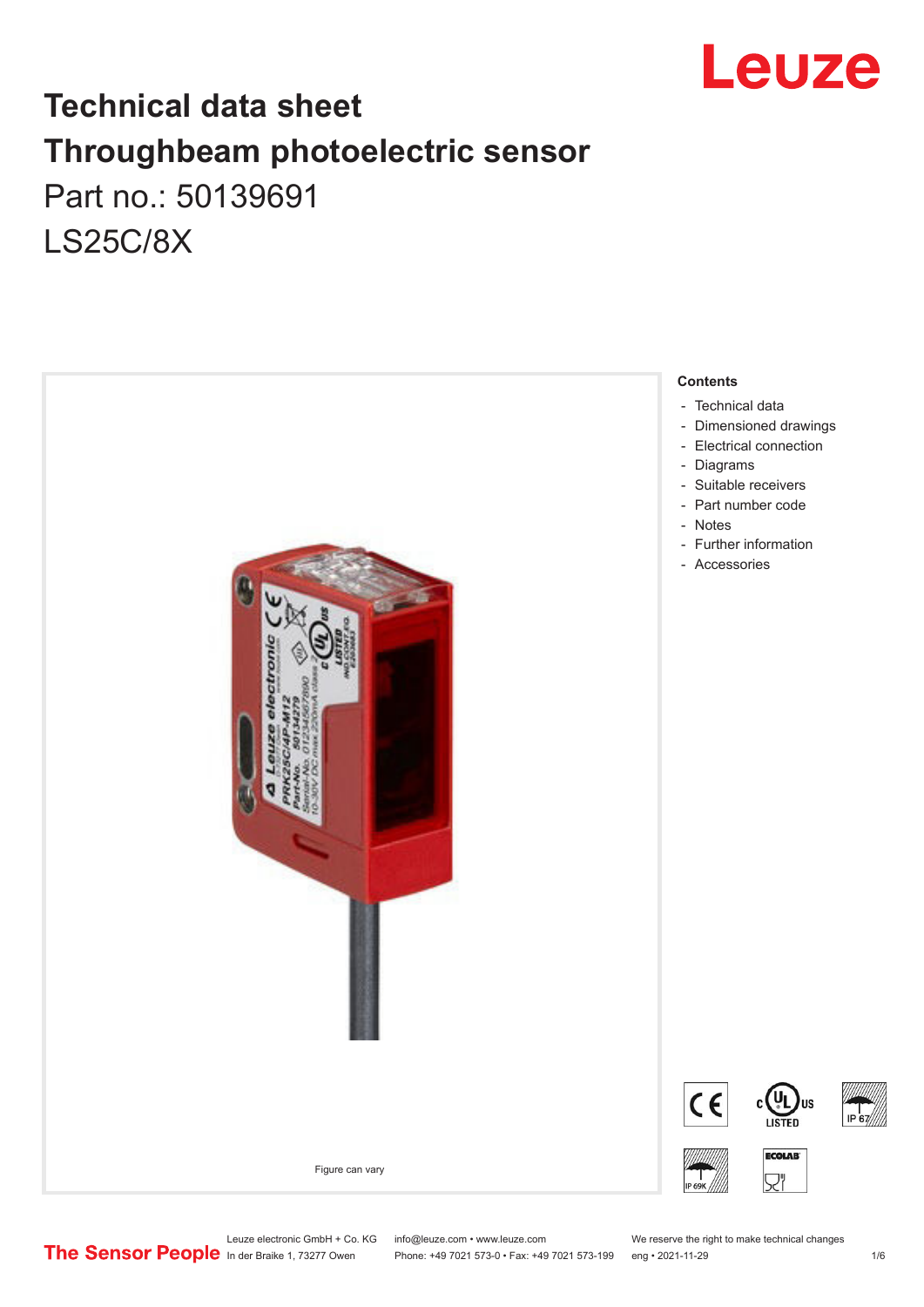## <span id="page-1-0"></span>**Technical data**

**Device type** Transmitter

# Leuze

#### **Basic data**

**Series** 25C **Operating principle** Throughbeam principle

**Special version**

**Special version** Activation input

#### **Optical data**

| <b>Operating range</b>          | Guaranteed operating range           |
|---------------------------------|--------------------------------------|
| <b>Operating range</b>          | $025$ m                              |
| <b>Operating range limit</b>    | Typical operating range              |
| <b>Operating range limit</b>    | $030$ m                              |
| Light source                    | LED, Red                             |
| <b>Transmitted-signal shape</b> | Pulsed                               |
| LED group                       | Exempt group (in acc. with EN 62471) |
|                                 |                                      |

#### **Electrical data**

| <b>Protective circuit</b>          |                               | Polarity reversal protection        |
|------------------------------------|-------------------------------|-------------------------------------|
|                                    |                               | Short circuit protected             |
|                                    |                               |                                     |
|                                    | Performance data              |                                     |
|                                    | Supply voltage U <sub>n</sub> | 10  30 V, DC, Incl. residual ripple |
|                                    | <b>Residual ripple</b>        | $0 15 \%$ , From $U_{\rm B}$        |
| <b>Open-circuit current</b>        |                               | $0.20 \text{ mA}$                   |
|                                    |                               |                                     |
|                                    | Inputs                        |                                     |
| <b>Number of activation inputs</b> |                               | 1 Piece(s)                          |
|                                    |                               |                                     |
|                                    | <b>Activation inputs</b>      |                                     |
|                                    | Voltage type                  | DC.                                 |
|                                    |                               |                                     |

#### **Activation input 1**

#### **Timing**

**Readiness delay** 300 ms

#### **Connection**

| <b>Connection 1</b>       |                    |  |
|---------------------------|--------------------|--|
| <b>Function</b>           | Signal IN          |  |
|                           | Voltage supply     |  |
| <b>Type of connection</b> | Cable              |  |
| Cable length              | 2,000 mm           |  |
| <b>Sheathing material</b> | <b>PUR</b>         |  |
| Cable color               | <b>Black</b>       |  |
| Number of conductors      | 4-wire             |  |
| Wire cross section        | $0.2 \text{ mm}^2$ |  |

### **Mechanical data**

| Dimension (W x H x L)             | 15 mm x 42.7 mm x 30 mm              |
|-----------------------------------|--------------------------------------|
| <b>Housing material</b>           | Plastic.                             |
| <b>Plastic housing</b>            | <b>ARS</b>                           |
| Lens cover material               | Plastic                              |
| Net weight                        | 55 <sub>g</sub>                      |
| <b>Housing color</b>              | Red                                  |
| <b>Type of fastening</b>          | Through-hole mounting with M4 thread |
|                                   | Via optional mounting device         |
| <b>Compatibility of materials</b> | <b>ECOLAB</b>                        |
|                                   |                                      |
| <b>Environmental data</b>         |                                      |
| Ambient temperature, operation    | $-4060 °C$                           |
| Ambient temperature, storage      | $-4070 °C$                           |
|                                   |                                      |
| <b>Certifications</b>             |                                      |
| Degree of protection              | IP 67                                |
|                                   | IP 69K                               |
| <b>Protection class</b>           | Ш                                    |
| <b>Certifications</b>             | c UL US                              |
| <b>Standards applied</b>          | IEC 60947-5-2                        |
|                                   |                                      |
| <b>Classification</b>             |                                      |
| <b>Customs tariff number</b>      | 85365019                             |
| eCl@ss 5.1.4                      | 27270901                             |
| eCl@ss 8.0                        | 27270901                             |
| eCl@ss 9.0                        | 27270901                             |
| eCl@ss 10.0                       | 27270901                             |
| eCl@ss 11.0                       | 27270901                             |
| <b>ETIM 5.0</b>                   | EC002716                             |
| <b>ETIM 6.0</b>                   | EC002716                             |
| <b>ETIM 7.0</b>                   | EC002716                             |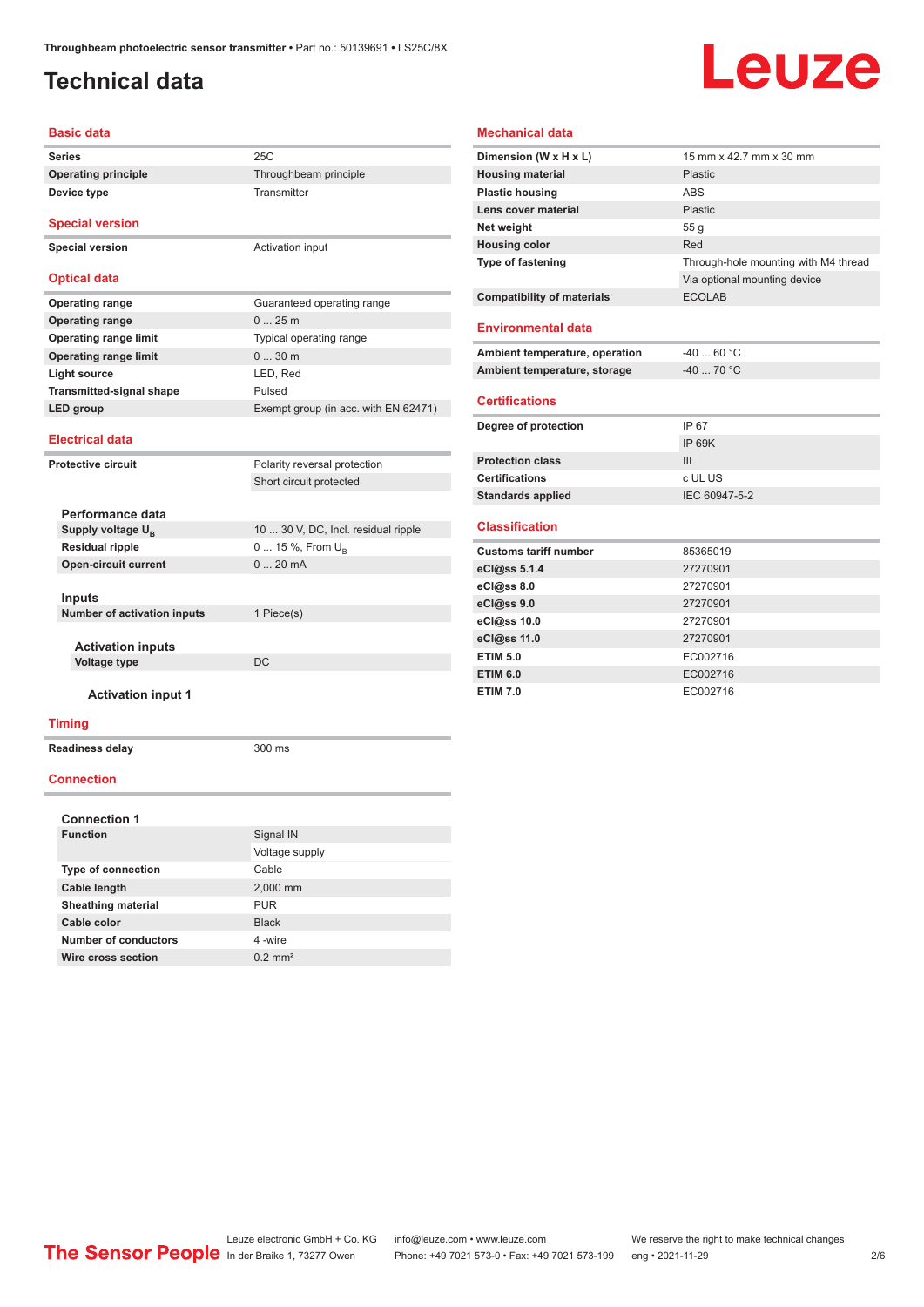## <span id="page-2-0"></span>**Dimensioned drawings**

Leuze

All dimensions in millimeters



## **Electrical connection**

**Connection 1**

| <b>Function</b>             | Signal IN             |
|-----------------------------|-----------------------|
|                             | Voltage supply        |
| Type of connection          | Cable                 |
| Cable length                | 2,000 mm              |
| <b>Sheathing material</b>   | <b>PUR</b>            |
| Cable color                 | <b>Black</b>          |
| <b>Number of conductors</b> | 4 -wire               |
| Wire cross section          | $0.2$ mm <sup>2</sup> |

### **Conductor color Conductor assignment**

| <b>Brown</b> | V+              |
|--------------|-----------------|
| White        | n.c.            |
| <b>Blue</b>  | <b>GND</b>      |
| <b>Black</b> | IN <sub>1</sub> |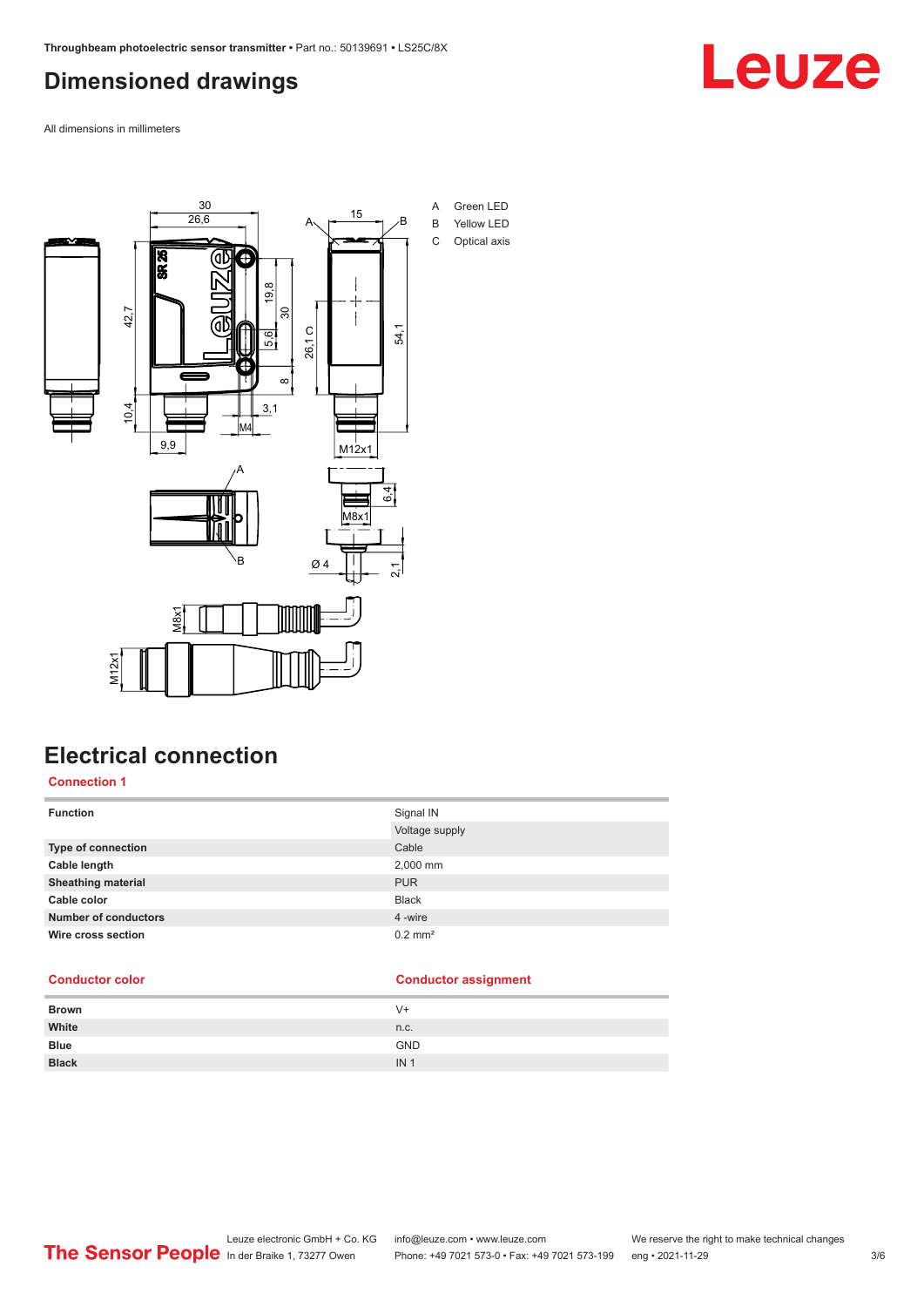## <span id="page-3-0"></span>**Diagrams**

# Leuze

Typ. response behavior



## **Suitable receivers**

| Part no. | <b>Designation</b> | <b>Article</b>                                  | <b>Description</b>                                                                                                                                                                                                                                                                     |
|----------|--------------------|-------------------------------------------------|----------------------------------------------------------------------------------------------------------------------------------------------------------------------------------------------------------------------------------------------------------------------------------------|
| 50139702 | <b>LE25C/2N</b>    | Throughbeam<br>photoelectric sensor<br>receiver | Operating range limit: 0  30 m<br>Supply voltage: DC<br>Digital switching outputs: 2 Piece(s)<br>Switching output 1: Transistor, NPN, hellschaltend<br>Switching output 2: Transistor, NPN, dunkelschaltend<br>Switching frequency: 1,500 Hz<br>Connection: Leitung, 2,000 mm, 4 -wire |
| 50139701 | LE25C/4P           | Throughbeam<br>photoelectric sensor<br>receiver | Operating range limit: 0  30 m<br>Supply voltage: DC<br>Digital switching outputs: 2 Piece(s)<br>Switching output 1: Transistor, PNP, hellschaltend<br>Switching output 2: Transistor, PNP, dunkelschaltend<br>Switching frequency: 1,500 Hz<br>Connection: Leitung, 2,000 mm, 4 -wire |

## **Part number code**

Part designation: **AAA25C d EE-f.GGH/iJ-K**

| AAA25C | Operating principle / construction<br>HT25C: Diffuse reflection sensor with background suppression<br>PRK25C: Retro-reflective photoelectric sensor with polarization filter<br>LS25C: Throughbeam photoelectric sensor transmitter<br>LE25C: Throughbeam photoelectric sensor receiver<br>DRT25C: Dynamic reference diffuse sensor |
|--------|-------------------------------------------------------------------------------------------------------------------------------------------------------------------------------------------------------------------------------------------------------------------------------------------------------------------------------------|
| d      | Light type<br>n/a: red light<br>I: infrared light                                                                                                                                                                                                                                                                                   |
| EE     | Light source<br>$n/a$ : LED<br>L1: laser class 1<br>L <sub>2</sub> : laser class 2                                                                                                                                                                                                                                                  |
|        | Preset range (optional)<br>n/a: operating range acc. to data sheet<br>xxxF: Preset range [mm]                                                                                                                                                                                                                                       |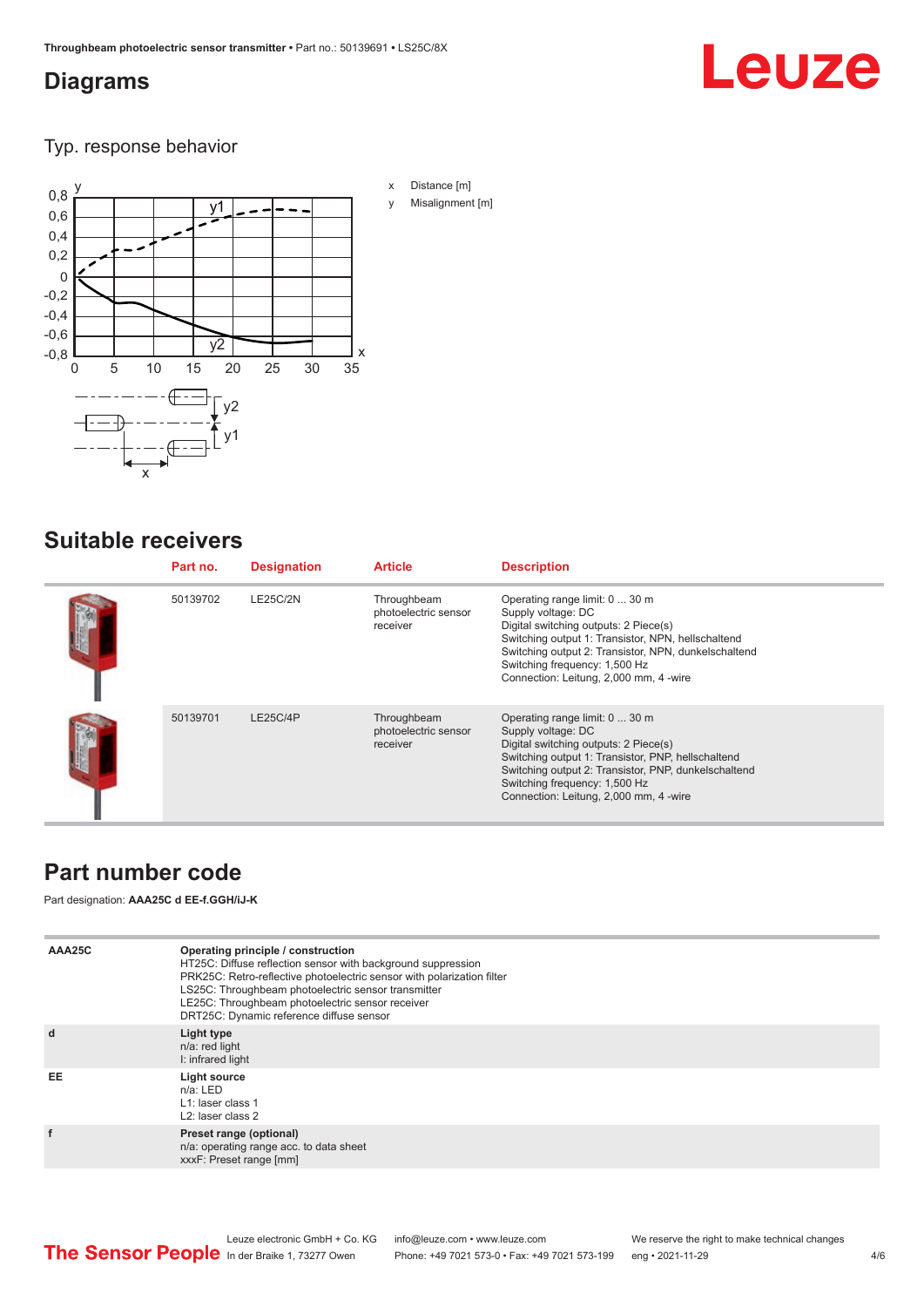## <span id="page-4-0"></span>**Part number code**

## Leuze

| GG        | Equipment<br>A: Autocollimation principle (single lens)<br>S: small light spot<br>D: Detection of stretch-wrapped objects<br>X: extended model<br>HF: Suppression of HF illumination (LED)<br>XL: Extra long light spot<br>T: autocollimation principle (single lens) for highly transparent bottles without tracking<br>TT: autocollimation principle (single lens) for highly transparent bottles with tracking<br>F: Foreground suppression<br>R: greater operating range<br>SL: Slit diaphragm                                                     |
|-----------|--------------------------------------------------------------------------------------------------------------------------------------------------------------------------------------------------------------------------------------------------------------------------------------------------------------------------------------------------------------------------------------------------------------------------------------------------------------------------------------------------------------------------------------------------------|
| H         | Operating range adjustment<br>1: 270° potentiometer<br>2: multiturn potentiometer<br>3: teach-in via button<br>R: greater operating range                                                                                                                                                                                                                                                                                                                                                                                                              |
| j.        | Switching output/function OUT 1/IN: Pin 4 or black conductor<br>2: NPN transistor output, light switching<br>N: NPN transistor output, dark switching<br>4: PNP transistor output, light switching<br>P: PNP transistor output, dark switching<br>X: pin not used<br>8: activation input (activation with high signal)<br>L: IO-Link interface (SIO mode: PNP light switching, NPN dark switching)<br>6: push-pull switching output, PNP light switching, NPN dark switching<br>G: Push-pull switching output, PNP dark switching, NPN light switching |
| J         | Switching output / function OUT 2/IN: pin 2 or white conductor<br>2: NPN transistor output, light switching<br>N: NPN transistor output, dark switching<br>4: PNP transistor output, light switching<br>P: PNP transistor output, dark switching<br>W: warning output<br>X: pin not used<br>6: push-pull switching output, PNP light switching, NPN dark switching<br>T: teach-in via cable<br>G: Push-pull switching output, PNP dark switching, NPN light switching                                                                                  |
| ĸ         | <b>Electrical connection</b><br>n/a: cable, standard length 2000 mm, 4-wire<br>200-M12: cable, length 200 mm with M12 connector, 4-pin, axial (plug)<br>M8: M8 connector, 4-pin (plug)<br>M12: M12 connector, 4-pin (plug)<br>200-M8: cable, length 200 mm with M8 connector, 4-pin, axial (plug)                                                                                                                                                                                                                                                      |
|           | <b>Note</b>                                                                                                                                                                                                                                                                                                                                                                                                                                                                                                                                            |
| $\bullet$ | $\%$ A list with all available device types can be found on the Leuze website at www.leuze.com.                                                                                                                                                                                                                                                                                                                                                                                                                                                        |

## **Notes**

| Observe intended use!                                                                                                                                                                                                         |
|-------------------------------------------------------------------------------------------------------------------------------------------------------------------------------------------------------------------------------|
| $\%$ This product is not a safety sensor and is not intended as personnel protection.<br>$\%$ The product may only be put into operation by competent persons.<br>♦ Only use the product in accordance with its intended use. |

### **For UL applications:**

 $\%$  Only for use in "class 2" circuits

5 /6